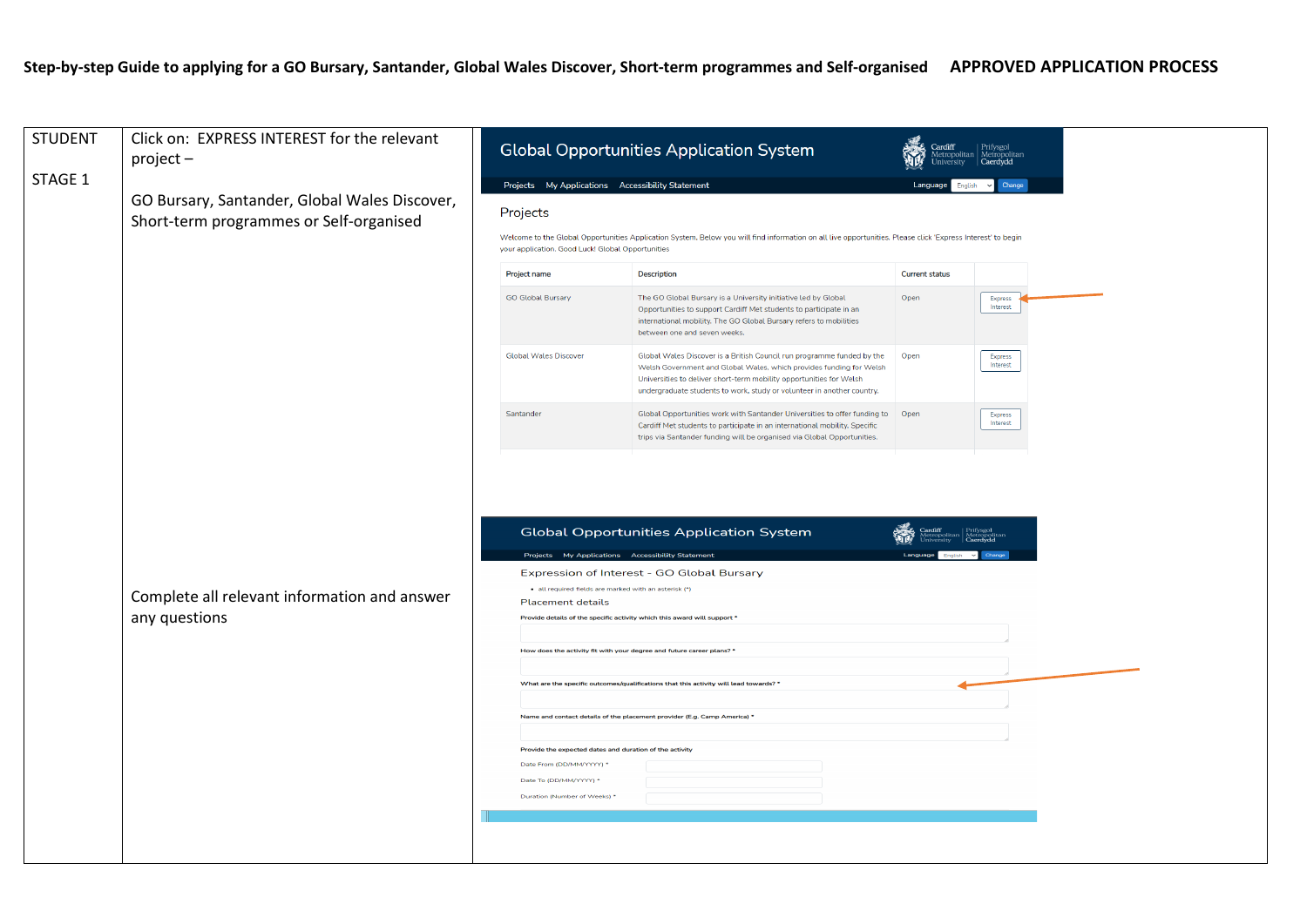|                              | Click: SUBMIT                                                                         | Applicant declaration<br>I confirm that the information contained in this application form is correct and that reporting procedures put in place by Global Engagement will be fully<br>adhered to. If my application is successful I commit to submitting all necessary documents and to providing a report on my activities at the end of my<br>scholarship period. If successful, recipients will be invited for a one to one meeting with a GE representative. *<br>$\overline{\mathbf{z}}$<br>You must agree to the declaration to submit your application |  |  |  |
|------------------------------|---------------------------------------------------------------------------------------|----------------------------------------------------------------------------------------------------------------------------------------------------------------------------------------------------------------------------------------------------------------------------------------------------------------------------------------------------------------------------------------------------------------------------------------------------------------------------------------------------------------------------------------------------------------|--|--|--|
|                              |                                                                                       | THANK YOU FOR YOUR SUBMISSION. THE GLOBAL OPPORTUNITIES TEAM WILL BE IN TOUCH SOON                                                                                                                                                                                                                                                                                                                                                                                                                                                                             |  |  |  |
| <b>GLOBAL</b><br><b>OPPS</b> | Global Opportunities to review the application.                                       |                                                                                                                                                                                                                                                                                                                                                                                                                                                                                                                                                                |  |  |  |
| STAGE 1                      | Global Opportunities to either                                                        |                                                                                                                                                                                                                                                                                                                                                                                                                                                                                                                                                                |  |  |  |
|                              | Approve - You will be able to move to the next stage of the application<br>$\bullet$  |                                                                                                                                                                                                                                                                                                                                                                                                                                                                                                                                                                |  |  |  |
|                              | Return request - You will be requested to provide additional information<br>$\bullet$ |                                                                                                                                                                                                                                                                                                                                                                                                                                                                                                                                                                |  |  |  |
|                              | Reject - Your application has been rejected<br>$\bullet$                              |                                                                                                                                                                                                                                                                                                                                                                                                                                                                                                                                                                |  |  |  |
|                              | A reason for the decision will be provided.                                           |                                                                                                                                                                                                                                                                                                                                                                                                                                                                                                                                                                |  |  |  |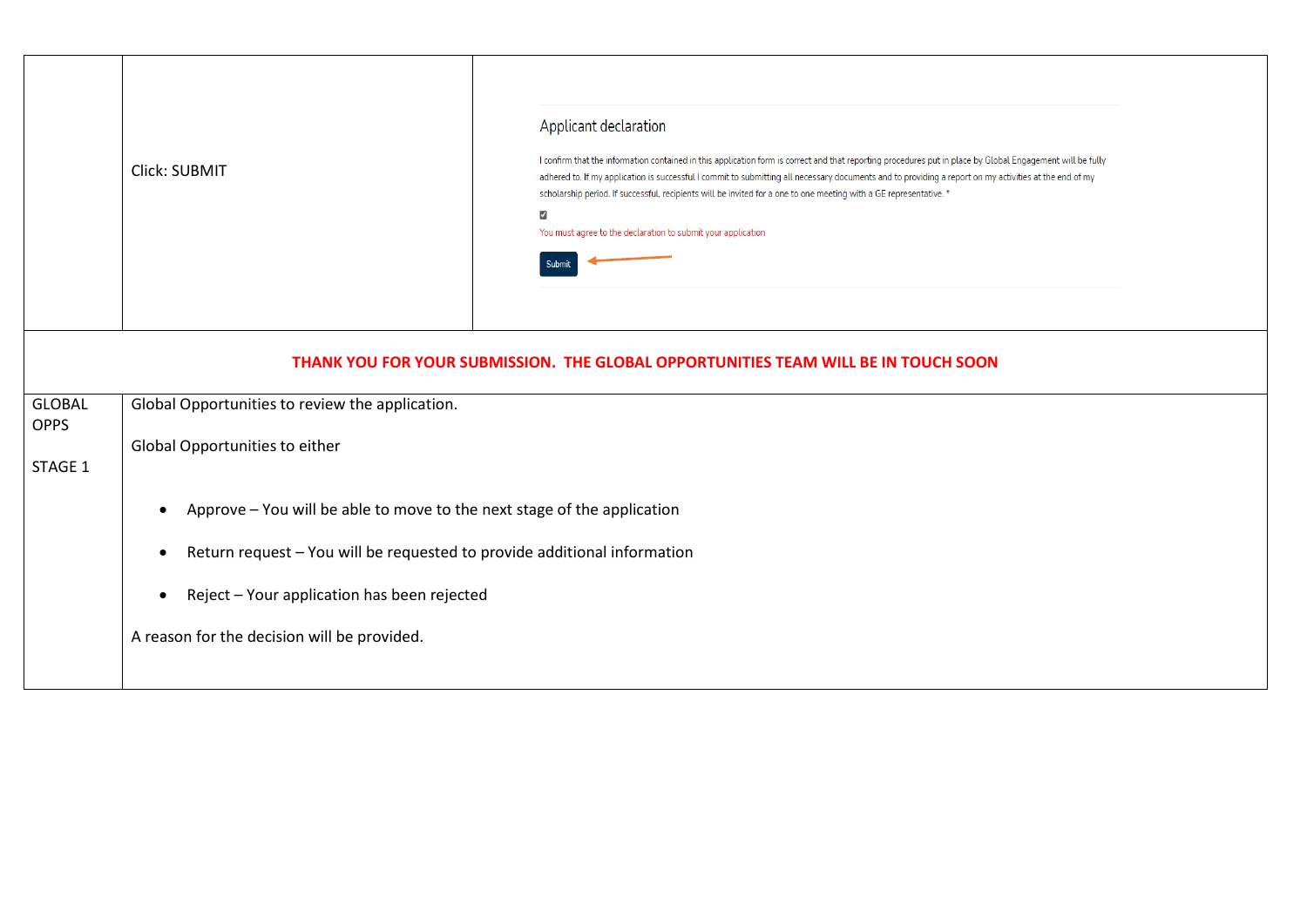| <b>STUDENT</b> | APPROVED BY GE                                                                                  |                                                                                                                                                                                                           |                  |                                                    |                          |
|----------------|-------------------------------------------------------------------------------------------------|-----------------------------------------------------------------------------------------------------------------------------------------------------------------------------------------------------------|------------------|----------------------------------------------------|--------------------------|
| STAGE 2        | Click: PRE-TRAVEL FORMS                                                                         | <b>GO Global Bursary</b>                                                                                                                                                                                  | 06/09/2021 16:21 | Approved by GE (Reason: GOOD<br><b>APPLICATION</b> | View<br>Pre Travel Forms |
|                | Complete all forms. Once a form has been<br>successfully completed a GREEN tick will appear     | <b>Checklist</b><br><b>Personal Details</b><br><b>Payment Details</b><br>Medical<br><b>Address on Placement</b><br><b>Supporting Documents</b><br>Declaration                                             |                  |                                                    |                          |
|                | Once all the ticks are green you can proceed to<br>next stage by clicking: COMPLETE APPLICATION | Checklist<br><b>Personal Details</b><br>◙<br><b>Payment Details</b><br>◎<br>Medical<br>◙<br><b>Address on Placement</b><br>◙<br><b>Supporting Documents</b><br>Declaration<br><b>Complete Application</b> |                  |                                                    |                          |
|                |                                                                                                 | THANK YOU FOR YOUR SUBMISSION. THE GLOBAL OPPORTUNITIES TEAM WILL BE IN TOUCH SOON                                                                                                                        |                  |                                                    |                          |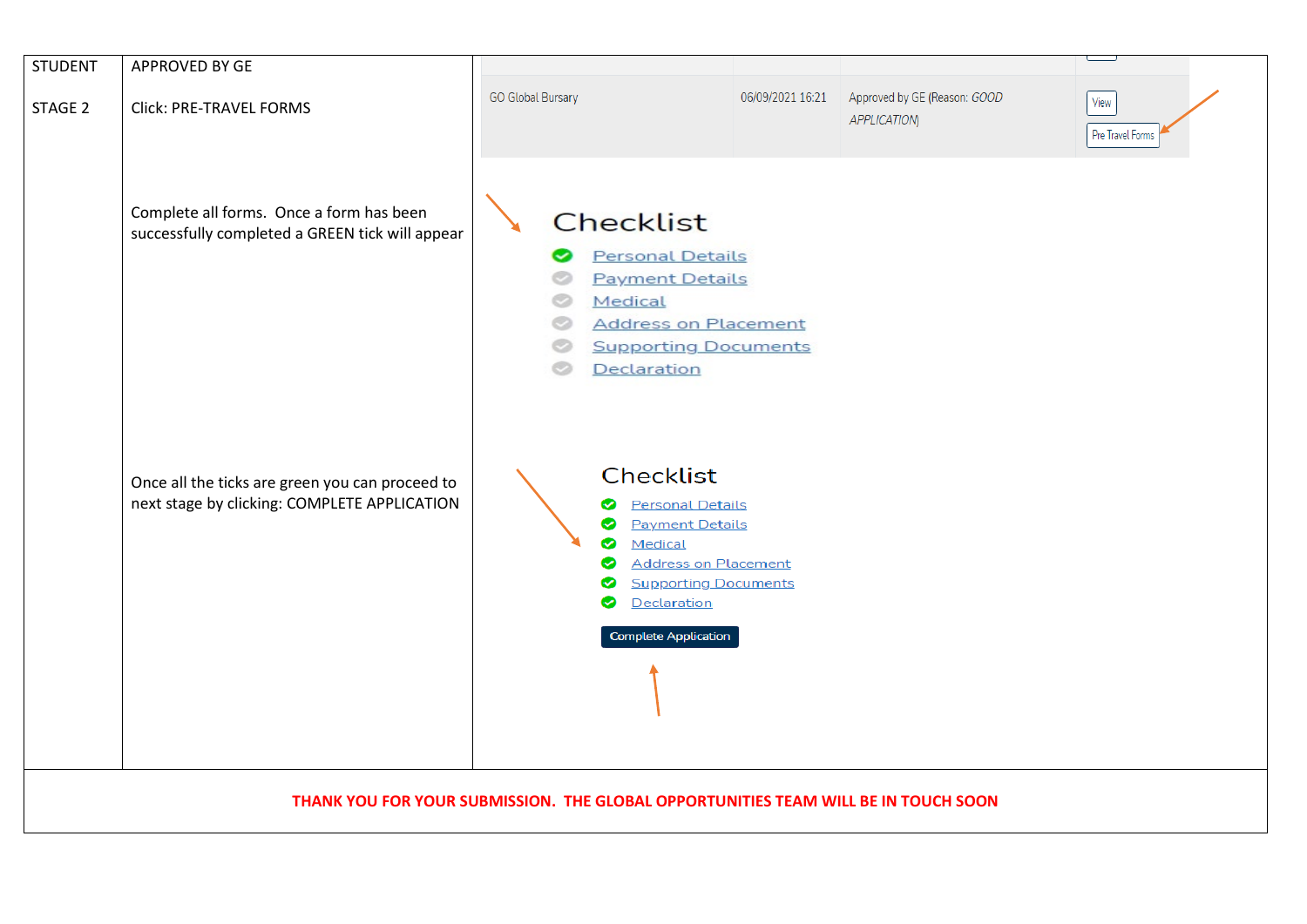| <b>GLOBAL</b><br><b>OPPS</b> | Global Opportunities to review the supporting documents.                                                                                                 |                                                            |                                                                                                                                                                                                 |  |  |  |  |
|------------------------------|----------------------------------------------------------------------------------------------------------------------------------------------------------|------------------------------------------------------------|-------------------------------------------------------------------------------------------------------------------------------------------------------------------------------------------------|--|--|--|--|
|                              | Global Opportunities to either                                                                                                                           |                                                            |                                                                                                                                                                                                 |  |  |  |  |
| STAGE 2                      | Approve - You will be able to move to the next stage of the application<br>$\bullet$                                                                     |                                                            |                                                                                                                                                                                                 |  |  |  |  |
|                              | Return request - You will be requested to provide additional information<br>$\bullet$                                                                    |                                                            |                                                                                                                                                                                                 |  |  |  |  |
|                              | Reject - Your documents have been rejected<br>٠                                                                                                          |                                                            |                                                                                                                                                                                                 |  |  |  |  |
|                              | A reason for the decision will be provided.                                                                                                              |                                                            |                                                                                                                                                                                                 |  |  |  |  |
| <b>STUDENT</b>               | TRAVEL APPROVED BY GE                                                                                                                                    |                                                            |                                                                                                                                                                                                 |  |  |  |  |
| STAGE 3                      | You can now proceed with your travel<br>arrangements - book accommodation, flights<br>etc.                                                               | <b>GO Global Bursary</b>                                   | 06/09/2021 16:21 Travel Approved by GE (Reason: GOOG<br>View<br><b>APPLICATION</b><br>During Travel Forms                                                                                       |  |  |  |  |
|                              | You can view your previous information by<br>clicking: VIEW                                                                                              |                                                            |                                                                                                                                                                                                 |  |  |  |  |
|                              | Once you arrive at your placement you will<br>need to upload your confirmation of arrival.<br>You can do this by clicking: DURING TRAVEL<br><b>FORMS</b> |                                                            |                                                                                                                                                                                                 |  |  |  |  |
|                              |                                                                                                                                                          | Checklist<br>◙<br><b>Personal Details</b>                  | <b>Supporting Documents</b>                                                                                                                                                                     |  |  |  |  |
|                              | Upload the: CONFIRMATION OF ATTENDANCE.                                                                                                                  | <b>Supporting Documents</b><br><b>Complete Application</b> | <b>Student id</b><br>20110626<br>T.A.F.T.GoLiveTest@outlook.cardiffmet.ac.uk<br><b>Email Address</b><br>TEST1 API2 Forename2 Test2<br>Name<br><b>Mobile Number</b><br>07736460507<br>GoLiveTest |  |  |  |  |
|                              | Click: SAVE                                                                                                                                              |                                                            | 01/03/1994<br>Date of Birth<br><b>Upon Arrival Documents</b>                                                                                                                                    |  |  |  |  |
|                              | Checklist ticks then turn green                                                                                                                          |                                                            | <b>Confirmation of</b><br>helianthus-yellow-flower-pixabay_11863.jpg<br>Attendance (Arrival) *                                                                                                  |  |  |  |  |
| Click: COMPLETE APPLICATION  |                                                                                                                                                          |                                                            |                                                                                                                                                                                                 |  |  |  |  |

**THANK YOU FOR YOUR SUBMISSION. THE GLOBAL OPPORTUNITIES TEAM WILL BE IN TOUCH SOON**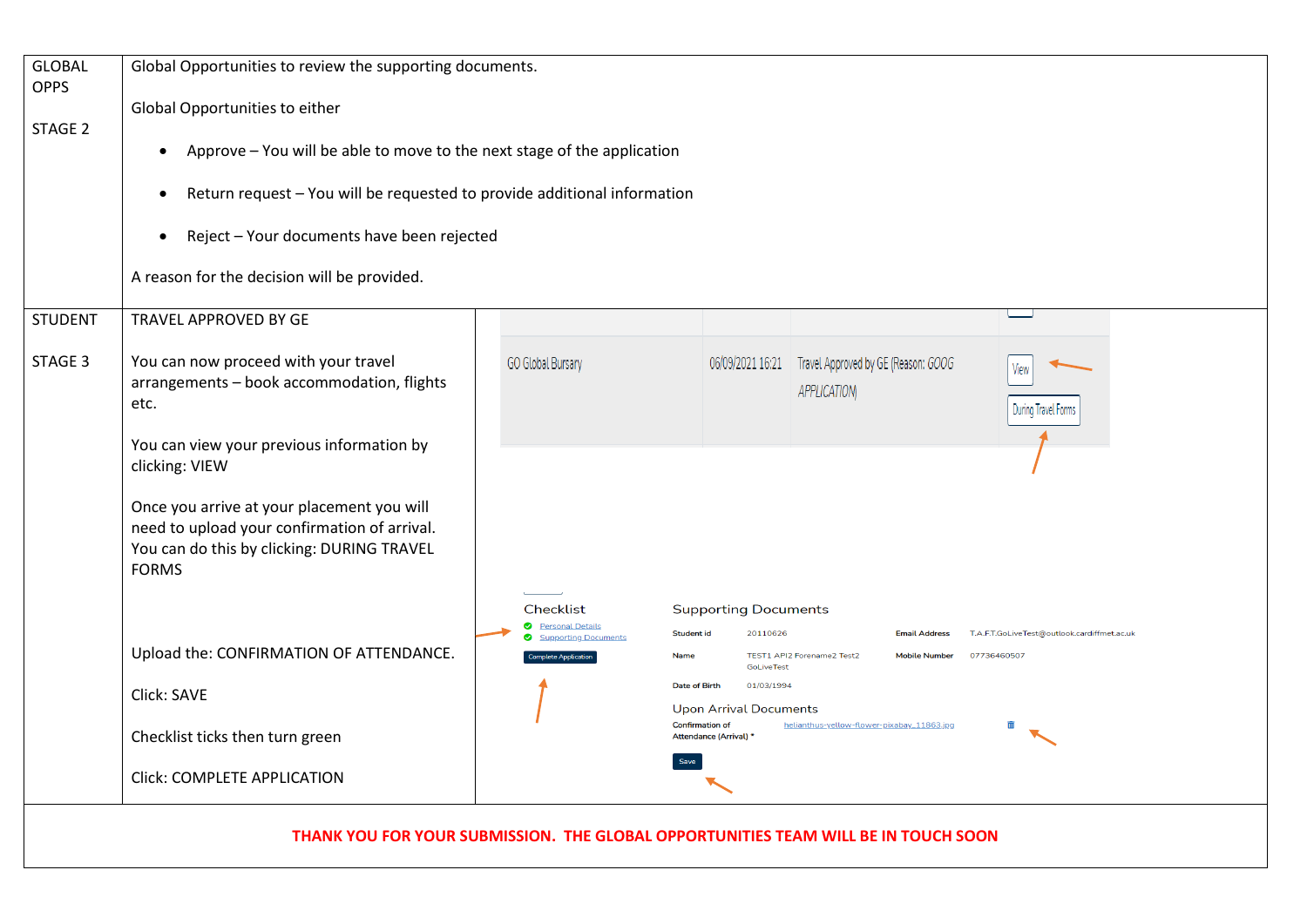| <b>GLOBAL</b><br><b>OPPS</b> | Global Opportunities to review the supporting documents.                                                                                                                                                                                                                                |                                                   |                                                                                                      |                                                                    |                   |  |  |
|------------------------------|-----------------------------------------------------------------------------------------------------------------------------------------------------------------------------------------------------------------------------------------------------------------------------------------|---------------------------------------------------|------------------------------------------------------------------------------------------------------|--------------------------------------------------------------------|-------------------|--|--|
|                              | Global Opportunities to either                                                                                                                                                                                                                                                          |                                                   |                                                                                                      |                                                                    |                   |  |  |
| STAGE 4                      | Approve - You will be able to move to the next stage of the application<br>$\bullet$<br>Return request - You will be requested to provide additional information<br>$\bullet$<br>Reject - Your documents have been rejected<br>$\bullet$<br>A reason for the decision will be provided. |                                                   |                                                                                                      |                                                                    |                   |  |  |
|                              |                                                                                                                                                                                                                                                                                         |                                                   |                                                                                                      |                                                                    |                   |  |  |
|                              |                                                                                                                                                                                                                                                                                         |                                                   |                                                                                                      |                                                                    |                   |  |  |
|                              |                                                                                                                                                                                                                                                                                         |                                                   |                                                                                                      |                                                                    |                   |  |  |
| <b>STUDENT</b>               | <b>APPROVED BY GE</b>                                                                                                                                                                                                                                                                   | <b>GO Global Bursary</b>                          | 06/09/2021<br>16:21                                                                                  | Approved by GE (During Travel) (Reason: GOOD<br><b>APPLICATION</b> | View              |  |  |
| STAGE 5                      | You can view your previous information by<br>clicking: VIEW                                                                                                                                                                                                                             |                                                   |                                                                                                      |                                                                    | Post Travel Forms |  |  |
|                              | Once you complete your placement you will<br>need to upload your confirmation of<br>attendance. You can do this by clicking: POST<br><b>TRAVEL FORMS</b>                                                                                                                                |                                                   |                                                                                                      |                                                                    |                   |  |  |
|                              | Upload the: CONFIRMATION OF ATTENDANCE.                                                                                                                                                                                                                                                 | Checklist                                         | <b>Supporting Documents</b>                                                                          |                                                                    |                   |  |  |
|                              |                                                                                                                                                                                                                                                                                         | <b>O</b> Personal Details<br>Supporting Documents | <b>Student id</b><br>20110626<br><b>Email Address</b><br>T.A.F.T.GoLiveTest@outlook.cardiffmet.ac.uk |                                                                    |                   |  |  |
|                              | Click: SAVE                                                                                                                                                                                                                                                                             | <b>Complete Application</b>                       | TEST1 API2 Forename2 Test2<br>Name<br>GoLiveTest                                                     | 07736460507<br><b>Mobile Number</b>                                |                   |  |  |
|                              | Checklist ticks then turn green                                                                                                                                                                                                                                                         |                                                   | Date of Birth<br>01/03/1994<br><b>Post Travel Documents</b>                                          |                                                                    |                   |  |  |
|                              | <b>Click: COMPLETE APPLICATION</b>                                                                                                                                                                                                                                                      |                                                   | <b>Confirmation of</b><br>Attendance (Departure) *                                                   | helianthus-yellow-flower-pixabay_11863.jpg                         |                   |  |  |
|                              |                                                                                                                                                                                                                                                                                         |                                                   |                                                                                                      |                                                                    |                   |  |  |
|                              | THANK YOU FOR YOUR SUBMISSION. THE GLOBAL OPPORTUNITIES TEAM WILL BE IN TOUCH SOON                                                                                                                                                                                                      |                                                   |                                                                                                      |                                                                    |                   |  |  |